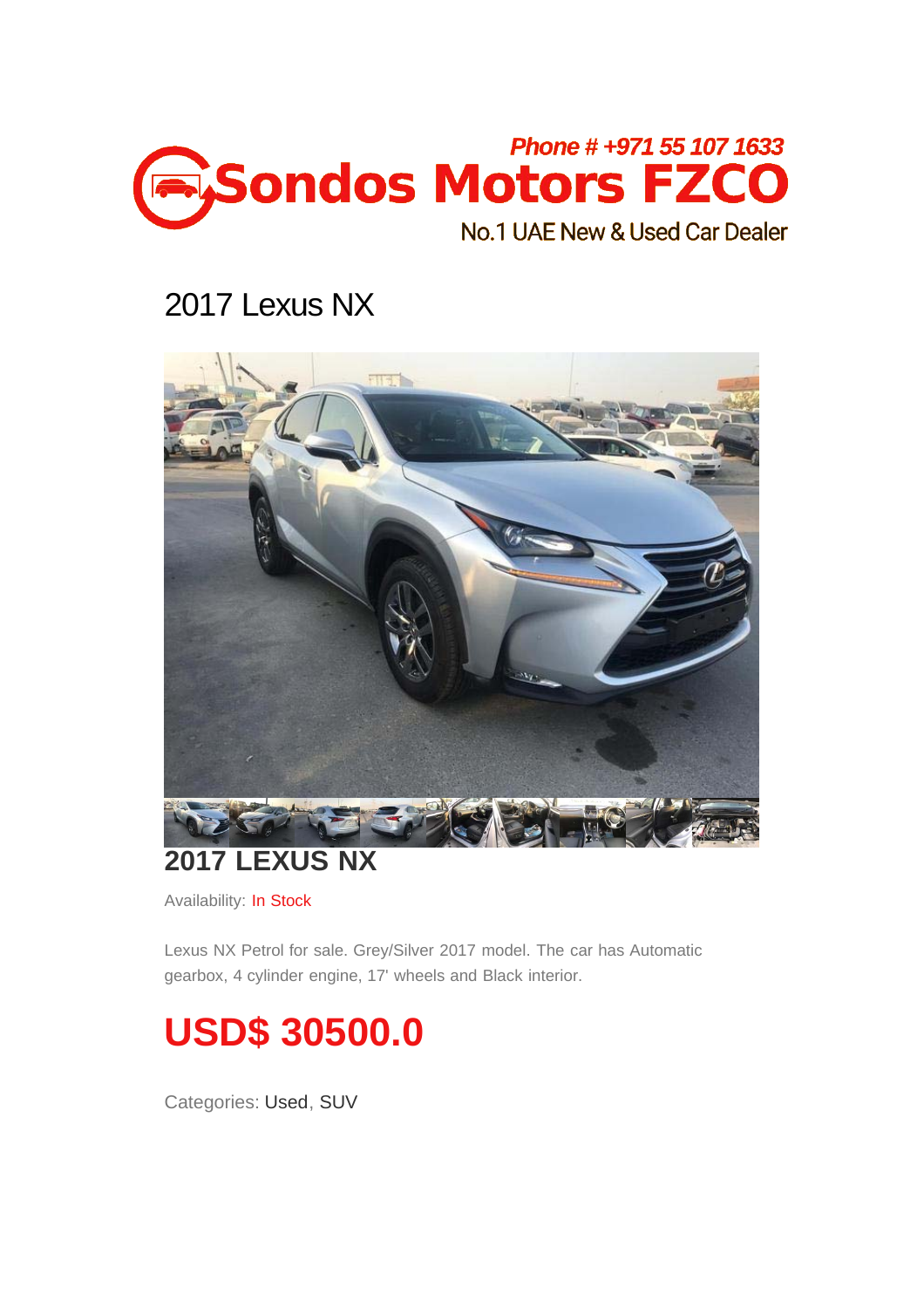#### **2017 LEXUS NX**

Availability: In Stock

Lexus NX Petrol for sale. Grey/Silver 2017 model. The car has Automatic gearbox, 4 cylinder engine, 17' wheels and Black interior.

# **USD\$ 30500.0**

Categories: [Used,](javascript:void(0);) [SUV](javascript:void(0);)

### Detail **Overview**

| Make:       | Lexus                | Specs:         | import       |
|-------------|----------------------|----------------|--------------|
| Model:      | <b>NX</b>            | Gearbox:       | Automatic    |
| Year:       | 2017                 | Fuel:          | Petrol       |
| Wheels:     | 17'                  | Seats:         | 5            |
| Color:      | Grey/Silver          | Cylinders:     | 4            |
| Car type:   | <b>SUV</b>           | Interior:      | <b>Black</b> |
| Kilometers: | 2000                 | Steering side: | Right hand   |
| Price:      | <b>USD\$ 30500.0</b> |                |              |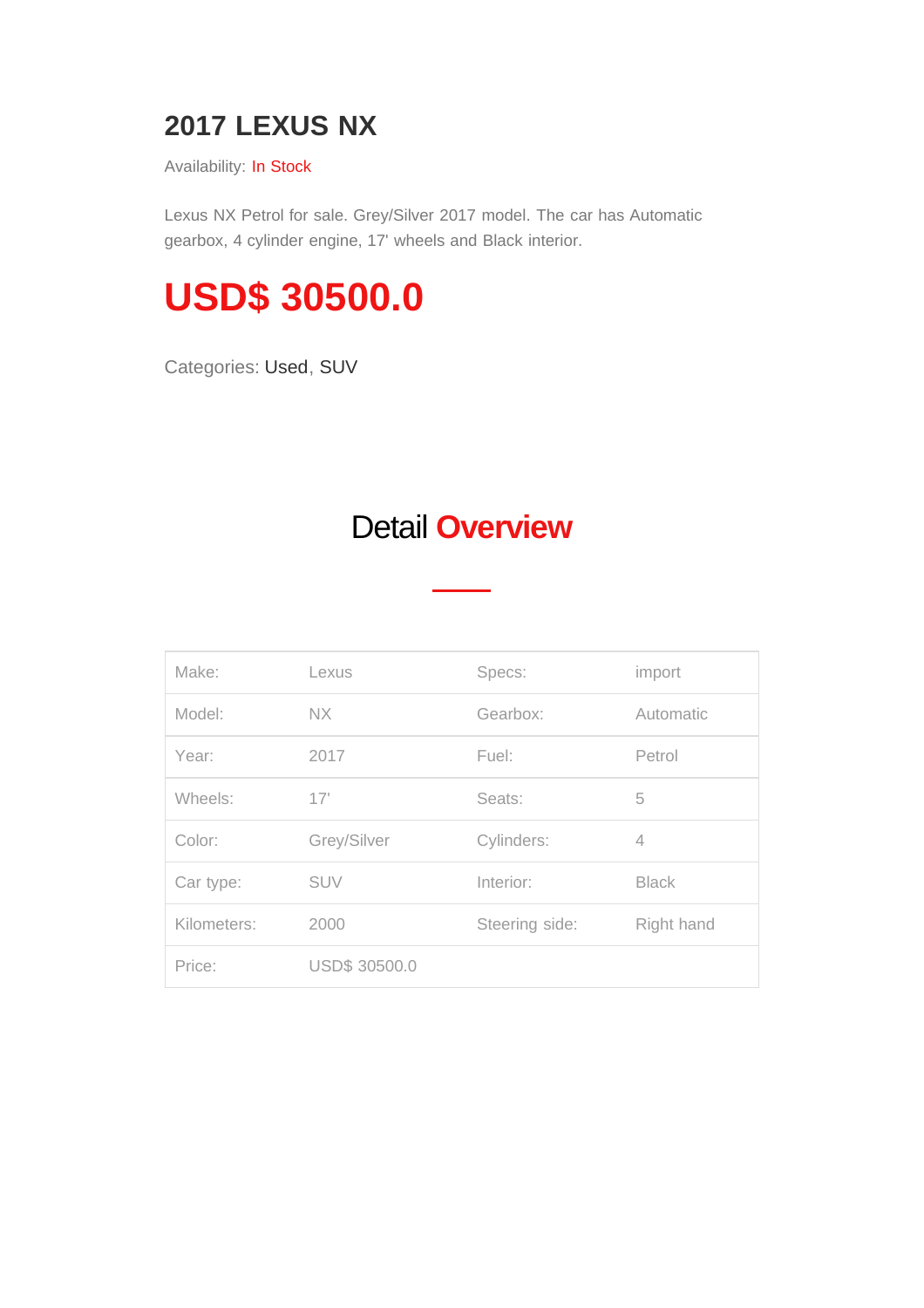#### **Features Specification**

#### **Value Added Features**

- □ Back-Up Camera
- □ Back-Up Sensor
- □ Bluetooth Connection
- □ Climate Control
- □ Entertainment System
- □ Leather Seats
- □ Navigation System
- □ Remote Engine Start

#### Drivetrain & Engine

#### $\Box$  A/T

□ Gasoline Fuel

#### Entertainment

- □ AM/FM Stereo
- □ CD Player
- □ HD Radio
- □ MP3 Player
- **D** Premium Sound System

#### **Convenience & Comfort**

 $\Box$  A/C

- □ Adjustable Steering Wheel
- □ HID headlights
- □ Keyless Entry
- □ Power Door Locks
- □ Power Mirror(s)